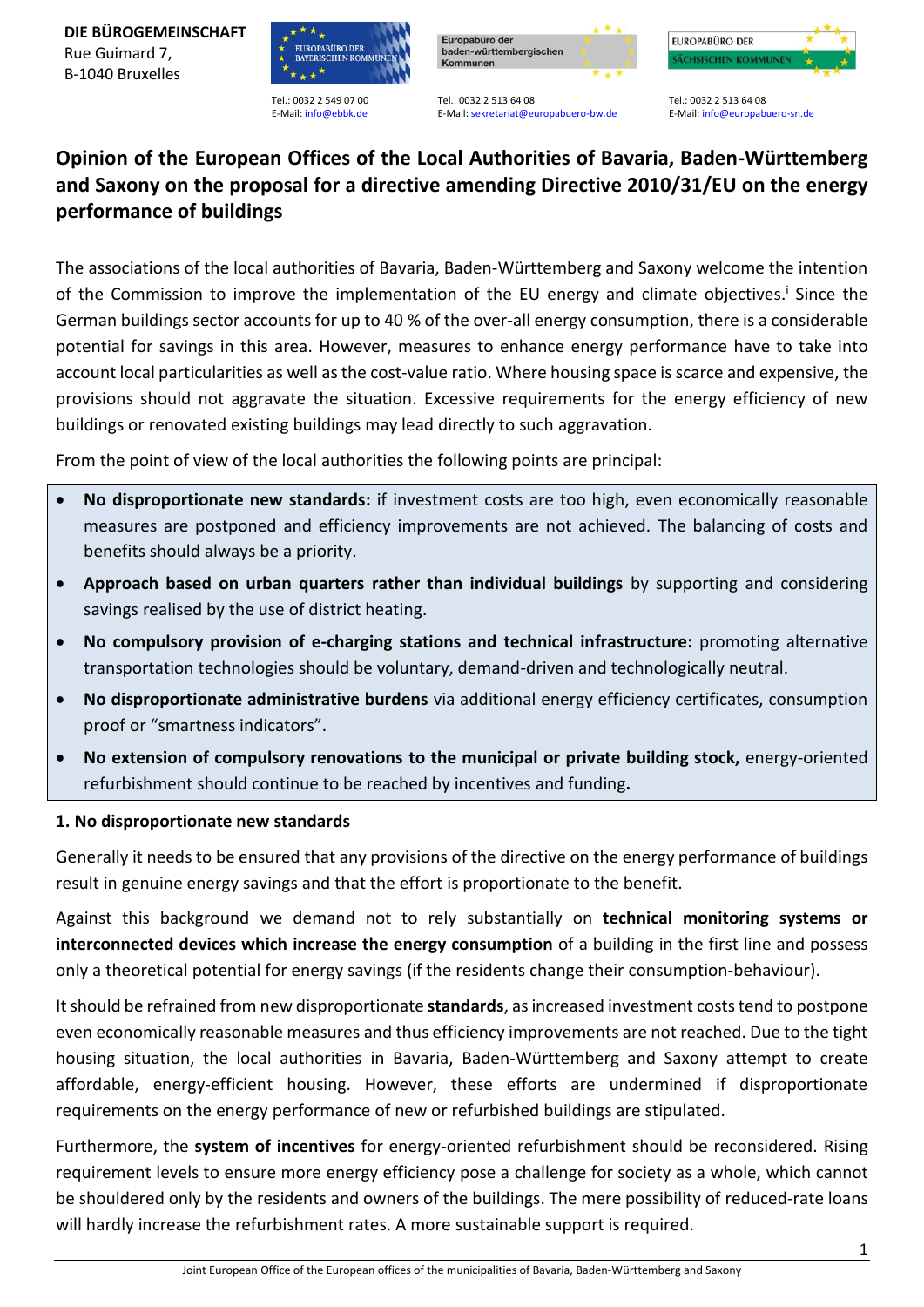## **2. Approach based on urban quarters rather than individual buildings**

In addition, rather than pursuing an approach based on individual buildings, **an area based approach** should be preferred. Increased efficiency gains by the refurbishment of individual buildings are often not obtainable or disproportionately expensive e.g. due to shortage of space or requirements linked to the protection of historical buildings. A significant rise of costs for refurbishment leads to a reduced willingness of property owners to invest and hence results in less energy efficiency. Significant efficiency gains can be achieved through various **models of district heating**. Currently, these possibilities are not sufficiently considered within the directive.

## **3. No compulsory e-charging stations and technical infrastructure**

The Commission's proposal stipulates in article 8 para 2 et seq. (new) provisions regarding e-mobility facilities for buildings with more than ten parking spaces. For residential buildings, the cabling for all of the ten parking spaces should be pre-installed. An e-charging station has to be provided compulsorily for nonresidential buildings. Although the promotion of alternative mobility is an important objective, from the point of view of the local authorities this has to be reached on a **technology-neutral, demand driven and voluntary basis**.

On the one hand, it is still not certain which kind of technology, which standards and interfaces will prevail in the alternative-fuels sector. Especially in metropolitan areas electric bicycles could dominate. Therefore, both the choice of a specific charging facility as well as the pre-cabling faces the risk to go for a technology that might be obsolete in 10 years.

On the other hand, particularly in the case of large housing estates within social housing schemes, one must assume that the people, for whom these apartments are built, will not be able to afford electric vehicles, not even in the long term. Additional costs (e.g. the pre-cabling at each parking space) can increase the price pressure.

**We reject overall general obligation under EU law for subsidiarity reasons.** The **Member States** themselves should decide whether a charging infrastructure for parking spaces should be provided already during construction respectively refurbishment. It must remain possible to define **exceptions** according to local requirements. In addition, we are in favour of funding programmes.

Alternatively, the following procedures would be possible:

- In the case of new constructions the installation of **blank tubes** could be provided instead of a precabling. The decision on the number of parking spaces which will, depending on the type of building, receive a pre-installed charging infrastructure should remain with the Member States. Furthermore, there should be **exceptions** for social housing schemes.
- In the case of residential buildings to be refurbished it could be agreed upon that **Member States** adopt **regulations** whereupon charging sockets will be provided on the estate if the **tenants make such demands** on the occasion of a refurbishment.
- In the case of non-residential buildings the Member States should be able to determine more flexibly how many parking spaces are to be equipped with the relevant infrastructure and in what kind of nonresidential buildings this will be required. The **minimum requirement**, according to which every tenth parking space is to be equipped with an electric charging station, should not stand unchallenged. Exemptions should also be introduced.